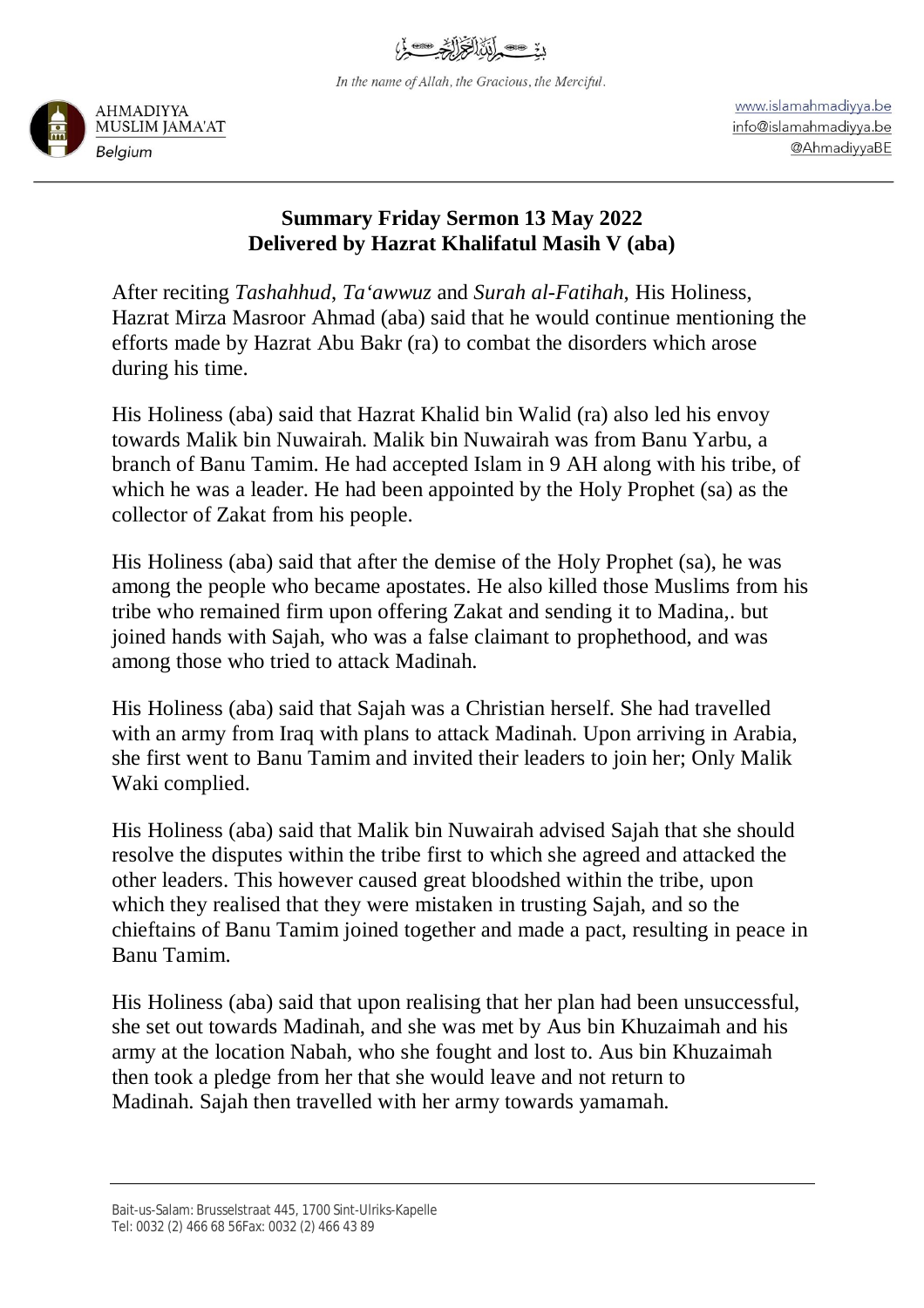In Yamamah Sajah joined forces with Musailimah Kazzab, another false claimant to prophethood. Musailimah suggested that they should consolidate their prophethoods and get married, to which Sajah agreed. Musailimah offered her reduction in Magrib and Isha prayers as her marriage settlement. Later they agreed upon half of the income of Yamamah lands.

According to some, Sajah accepted islam in the time of Hazrat Umar (ra). Later Hazrat Amir Mo'aviah (ra) sent her to her tribe where she lived till the end of her days and remained muslim.

His Holiness (aba) said that Hazrat Abu Bakr (ra) had instructed Hazrat Khalid bin Walid (ra) to combat the disorder created by Malik bin Nuwairah. There are narrations that Nuwairah was subsequently killed. One night, when it was very cold, Hazrat Khalid (ra) said that the prisoners should be kept warm, however there were some who misunderstood what he said and though he instructed for the prisoners to be killed, as a result of which Nuwairah was also killed. This created an uproar among some who said that Hazrat Khalid (ra) had killed another Muslim.

It is written on the book 'Tibri' that Hazrat Umar (ra) advised Hazrat Abu Bakar (ra) that Hazrat Khalid bin Walid (ra) should be arrested for having another muslim killed. Hazrat Abu Bakar (ra) replied that Hazrat Khalid bin Walid (ra) had made a legislative mistake and may be ignored. Hazrat Abu Bakr (ra) then offered the blood money for Nuwairah.

His Holiness (aba) said that there was an allegation made against Hazrat Khalid (ra) that he married Nuwairah's wife during the time of battle without waiting for the prescribed period. His Holiness (aba) presented an explanation by Hazrat Shah Abdul Aziz Dehlvi, who said that this is a fabrication against Hazrat Khalid (ra). If he did marry her, then history shows Nuwairah had already divorced his wife but had kept her in his home. Thus Hazrat Khalid (ra) married her after she had been divorced and after the prescribed waiting period had already elapsed.

Huzur (aba) said ' l have narrated this detail to you because some ignorant people pose questions even today and criticise Hazrat Abu Bakr (ra) saying that Hazrat Umar (ra) was correct in this matter and that Nouzobillah Hazrat Abu Bakr (ra) had not been just and favoured Hazrat Khalid bin Waleed (ra) wrongly. In actual fact Hazrat Abu Bakr (ra) had studied all the detail carefully and then decided to absolve Hazrat Khalid bin Waleed (ra) from the entire allegation.